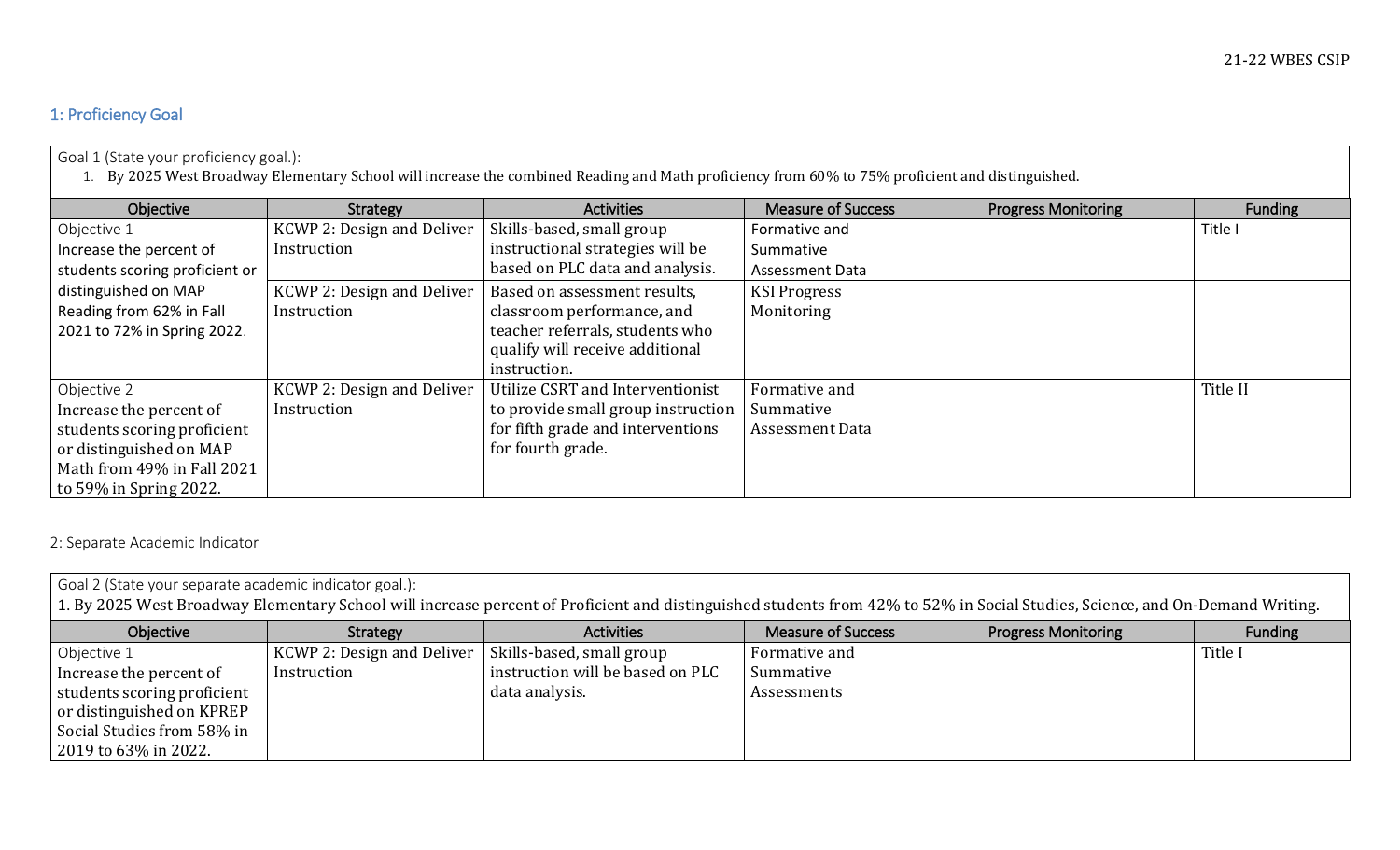| Goal 2 (State your separate academic indicator goal.):<br>1. By 2025 West Broadway Elementary School will increase percent of Proficient and distinguished students from 42% to 52% in Social Studies, Science, and On-Demand Writing. |                                           |                                                                                                |                                           |                            |                    |  |
|----------------------------------------------------------------------------------------------------------------------------------------------------------------------------------------------------------------------------------------|-------------------------------------------|------------------------------------------------------------------------------------------------|-------------------------------------------|----------------------------|--------------------|--|
| Objective                                                                                                                                                                                                                              | Strategy                                  | <b>Activities</b>                                                                              | <b>Measure of Success</b>                 | <b>Progress Monitoring</b> | <b>Funding</b>     |  |
| Objective 2<br>Increase the percent of<br>students scoring proficient<br>or distinguished on KPREP<br>On Demand Writing from<br>54% in 2019 to 59% in<br>2022.                                                                         | KCWP 2: Design and Deliver<br>Instruction | ESS placement will be determined<br>by identifying student needs.                              | Formative and<br>Summative<br>Assessments |                            | District ESS Funds |  |
|                                                                                                                                                                                                                                        | KCWP 2: Design and Deliver<br>Instruction | Vertical team discussions that led<br>to needs based writing<br>professional development.      | Formative and<br>Summative<br>Assessments |                            |                    |  |
| Objective 3<br>Increase the percent of<br>students scoring proficient<br>or distinguished on KPREP<br>Science from 41% in 2021<br>to 50% in 2022.                                                                                      | KCWP 2: Design and Deliver                | Project based learning<br>strategies will be imbedded.                                         | Formative and Summative<br>Assessments    | Title I                    |                    |  |
|                                                                                                                                                                                                                                        | KCWP 2: Design and Deliver                | Vertical team discussions to<br>ensure background<br>knowledge and vocabulary is<br>consistent | Formative and Summative<br>Assessments    |                            |                    |  |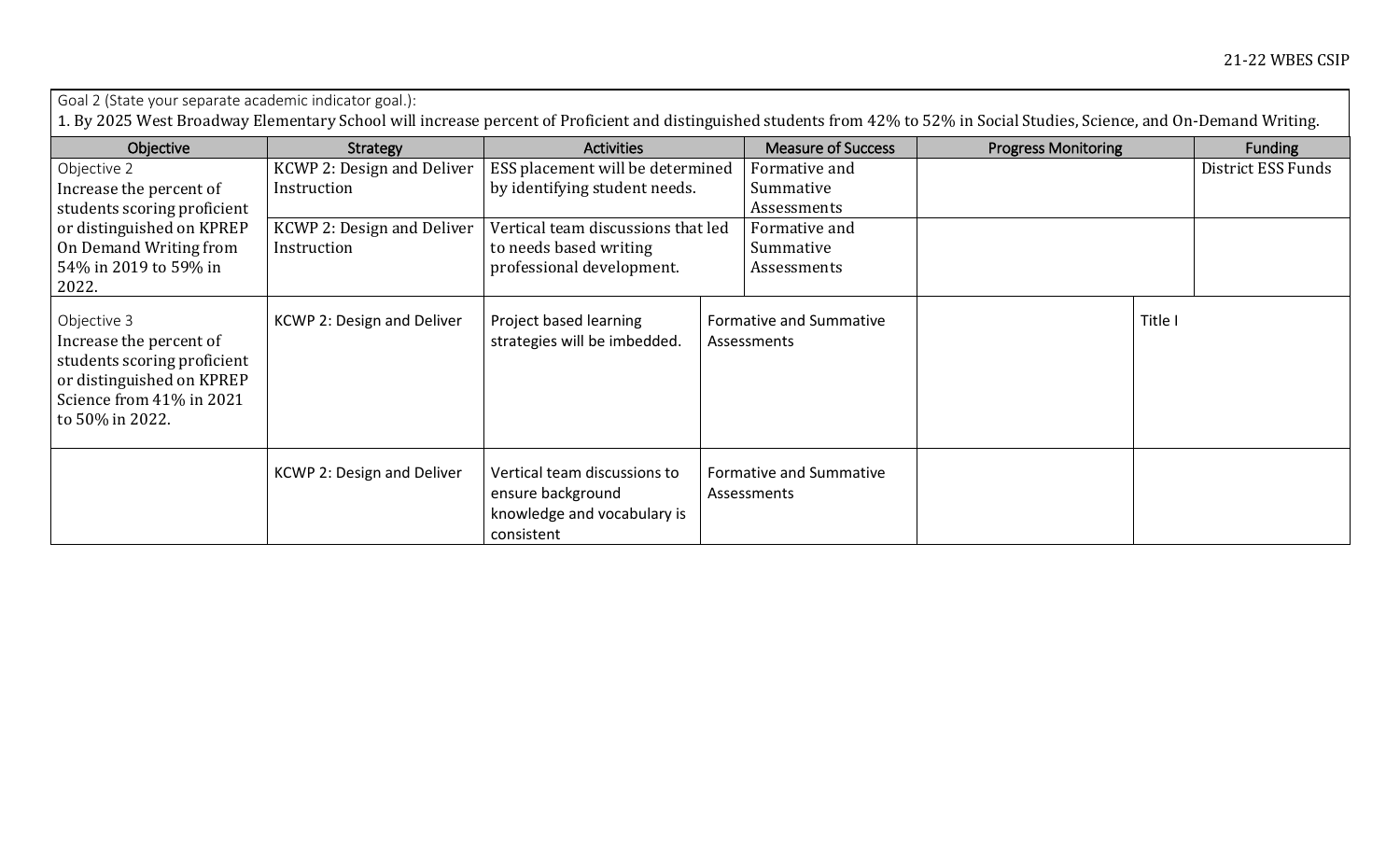## 3: Achievement Gap

Goal 3 (State your achievement gap goal.):

1. By 2025 West Broadway Elementary will increase the combined Reading and Math proficiency from 19% to 39% proficient and distinguished for students in the special education subgroup.

| Objective                   | Strategy                          | <b>Activities</b>                   | <b>Measure of Success</b> | <b>Progress Monitoring</b> | <b>Funding</b>       |
|-----------------------------|-----------------------------------|-------------------------------------|---------------------------|----------------------------|----------------------|
| Objective 1                 | KCWP 2: Design and Deliver        | Naming and claiming of gap          | Formative and             |                            | District FRYSC Funds |
| Increase the percent of     | Instruction                       | students. Utilize item analysis     | Summative                 |                            | <b>IDEA B funds</b>  |
| students scoring proficient |                                   | during PLCs to determine student    | Assessments; PLC          |                            |                      |
| or distinguished on MAP     |                                   | needs and develop an action plan.   | minutes                   |                            |                      |
| Reading from 29% in Fall    |                                   | Utilize our FRYSC to help meet      |                           |                            |                      |
| 2021 to 35% in Spring 2022  |                                   | needs. Utilize PBIS to help support |                           |                            |                      |
| for students in the special |                                   | classroom instruction and social    |                           |                            |                      |
| education subgroup.         |                                   | emotional wellness.                 |                           |                            |                      |
|                             | KCWP 2: Design and Deliver        | Monthly special education PLC's     | Formative and             |                            |                      |
|                             | Instruction                       | that are led by the special         | Summative                 |                            |                      |
|                             |                                   | education building coach.           | Assessments; PLC          |                            |                      |
|                             |                                   |                                     | minutes                   |                            |                      |
| Objective 2                 | <b>KCWP 2: Design and Deliver</b> | Naming and claiming of gap          | Formative and             |                            | District FRYSC Funds |
| Increase the percent of     | Instruction                       | students. Utilize item analysis     | Summative                 |                            | <b>IDEA B funds</b>  |
| students scoring proficient |                                   | during PLCs to determine student    | Assessments; PLC          |                            |                      |
| or distinguished on MAP     |                                   | needs and develop an action plan.   | minutes                   |                            |                      |
| Math from 25% in Fall 2021  |                                   | Utilize our FRYSC to help meet      |                           |                            |                      |
| to 30% in Spring 2022 for   |                                   | needs. . Utilize PBIS to help       |                           |                            |                      |
| students in the special     |                                   | support classroom instruction       |                           |                            |                      |
| education subgroup          |                                   | and social emotional wellness.      |                           |                            |                      |
|                             | KCWP 2: Design and Deliver        | Monthly special education PLC's     | Formative and             |                            |                      |
|                             | Instruction                       | that are led by the special         | Summative                 |                            |                      |
|                             |                                   | education building coach.           | Assessments; PLC          |                            |                      |
|                             |                                   |                                     | minutes                   |                            |                      |